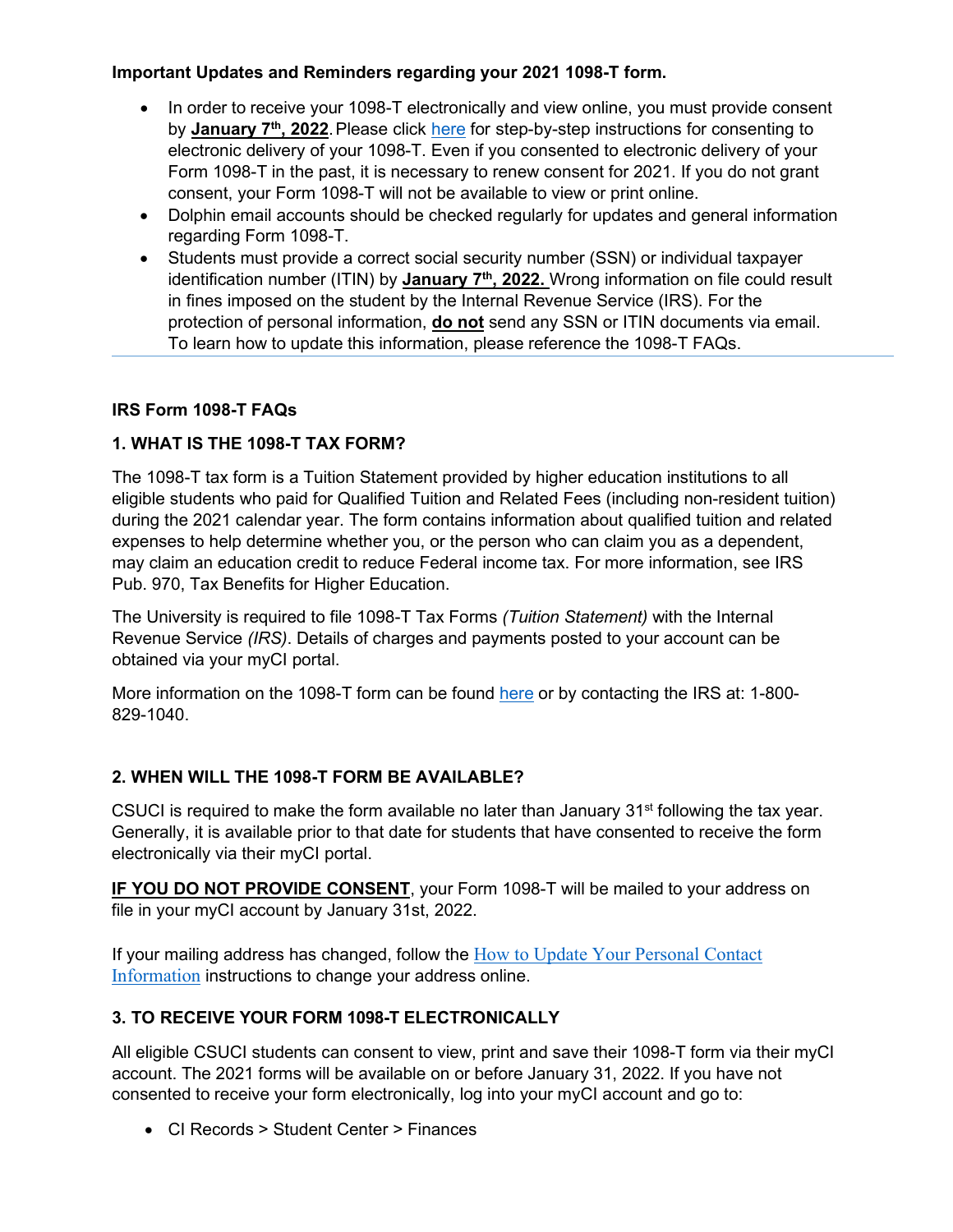- Click on "view 1098-T" from the drop down menu and click the circle with the double arrows
- Click on the "grant consent" button
- Click "yes" after you have read and agree to the Consent agreement.
- Consent is only required to be given once and is valid until canceled in writing.
- Students can withdrawal from receiving an electronic form at any time. Please reference question #14 for more information.

### **4. WHAT ARE THE BENEFITS OF RECEIVING MY FORM ELECTRONICALLY?**

- Receive the form earlier than traditional mailing
- Eliminate the chance of having the form lost, misdirected, misplaced or delayed in the mail
- Locate your form anywhere with internet access, 24/7
- Help CSU Channel Islands reduce waste and go paperless

# **5. WHERE CAN I FIND MY ELECTRONIC FORM 1098-T?**

To access your Form 1098-T online, please follow the instructions in the **Electronic consent for** [Form 1098-T](https://www.csuci.edu/sbs/documents/how-to-consent-for-a-1098-t.pdf) [g](https://www.csuci.edu/sbs/documents/how-to-consent-for-a-1098-t.pdf)uide.

#### **6. WHY DID I NOT RECEIVE A 1098-T FORM?**

CSU Channel Islands is not required to file Form 1098-T or furnish a statement for:

- Non-credit program courses without Continuing Education Units (CEU), even if the student is otherwise enrolled in a degree program.
- The student account does not reflect any payments during the calendar year.
- The paper copy of the 1098-T Form was mailed to the address on file and returned by the US Postal Service. Students must keep their address current through their myCI account.
- The student is a non-resident alien.

# **7. WHY IS MY SOCIAL SECURITY NUMBER (SSN) OR INDIVIDUAL TAXPAYER IDENTIFICATION NUMBER (ITIN) REQUIRED FOR THE 1098-T TAX FORM?**

- Federal regulations require students to furnish their Social Security Number (SSN) or Individual Taxpayer Identification Number (ITIN) to ensure that informational return fromCSUCI to the IRS is accurately reported.
- These requirements apply to any student, regardless of whether the student seeks or intends to seek the American opportunity tax credit (formerly "Hope credit") or LifetimeLearning Credit.
- A student who does not provide a correct SSN or ITIN, can be subject to a fine imposed by the IRS.
- All students must verify that their SSN or ITIN information is accurate with the University and submit updates by January  $7<sup>th</sup>$ , 2022, to the Registrar's office on campus. See below for more information.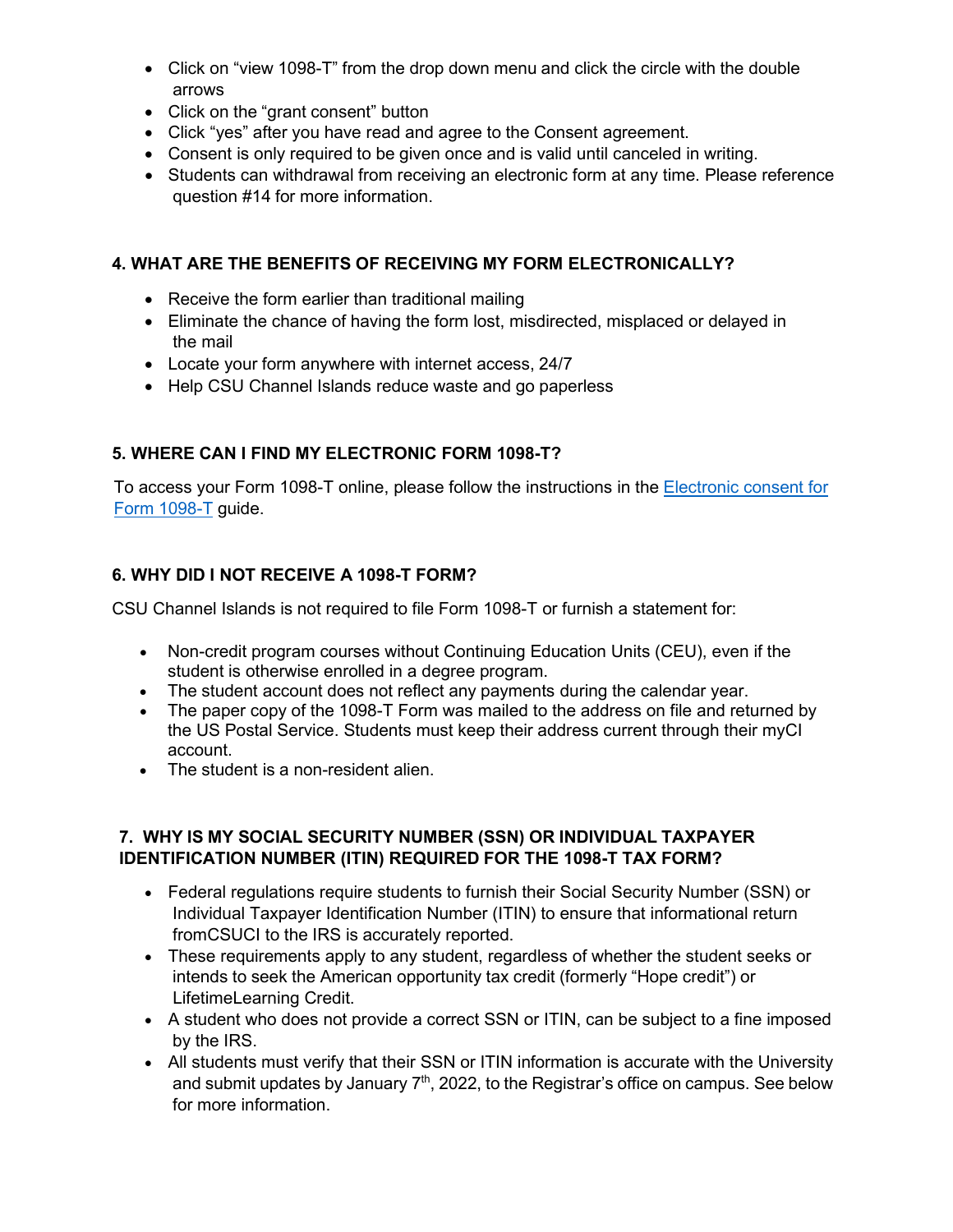### **8. THE SOCIAL SECURITY NUMBER (SSN) OR INDIVIDUAL TAXPAYER IDENTIFICATION NUMBER (ITIN) ON MY FORM 1098-T IS MISSING OR INCORRECT. WHAT SHOULD I DO?**

The single, most important information on the form is the student's SSN or ITIN. Without your SSN/ITIN, the University cannot properly report an informational return with the IRS. The student's SSN/ITIN must be correct. To update this information, take action immediately by following the steps below:

*\*\*Note: For the security of your information, do not send this information via email! \*\**

• By January  $7<sup>th</sup>$ , 2022, complete the the [Correction of Demographic Information Form.](https://www.csuci.edu/registrar/rec_libr_docs/demographic-correction.pdf) and submit both the form and corresponding legal documents by logging into your [myCI portal](https://myci.csuci.edu/idp/profile/cas/login?execution=e1s1) and clicking on the "Demographic Corrections" service icon. Incomplete submissions will not be processed.

### **9. THE NAME ON THE FORM IS INCORRECT OR HAS BEEN CHANGED, HOW CAN I GET IT CORRECTED?**

For IRS purposes, the name on your Social Security card must match the name on file with the University. To correct information with the University, complete the steps below:

*\*\*Note: For the security of your information, do not send this information via email! \*\**

• Complete the *[Legal Name Change/Name Correction Request](https://www.csuci.edu/records-registration/rec_libr_docs/legal-name-change-correction.pdf)* form found at [https://www.csuci.edu/records-registration/rec\\_reg\\_library.htm](https://www.csuci.edu/records-registration/rec_reg_library.htm) and submit the form, along with copies of legal documentation, via your myCI portal by clicking on the "Demographic Corrections" service icon.

#### **10. I MADE A PAYMENT IN DECEMBER, WHY DOESN'T IT SHOW UP IN BOX 1 ON MY FORM?**

All in-person payments and/or mailed payments with Student Business Services musthave been received by close of business on December 22<sup>nd</sup>, 2021 to be posted and reflected on the 2021 1098-T form. All electronic payments must have been posted by December 30<sup>th</sup>, 2021.

# **11. CAN YOU TELL ME HOW TO USE THE 1098T INFORMATION WHEN FILING MY TAXES?**

California State University Channel Islands does not assist in tax preparation, act as a tax consultant, provide tax advice, and cannot answer your tax questions. Please consult a tax professional or the Internal Revenue Service (IRS) with your tax questions. Each student and/or parent(s) must determine eligibility for, calculation of, and limitation on the tuitionfor the Education Credits (Hope or Lifetime Learning Credit).

Information for Education Credits can be found on the IRS website Publication 970 or by calling the IRS at 1-800-829-1040.